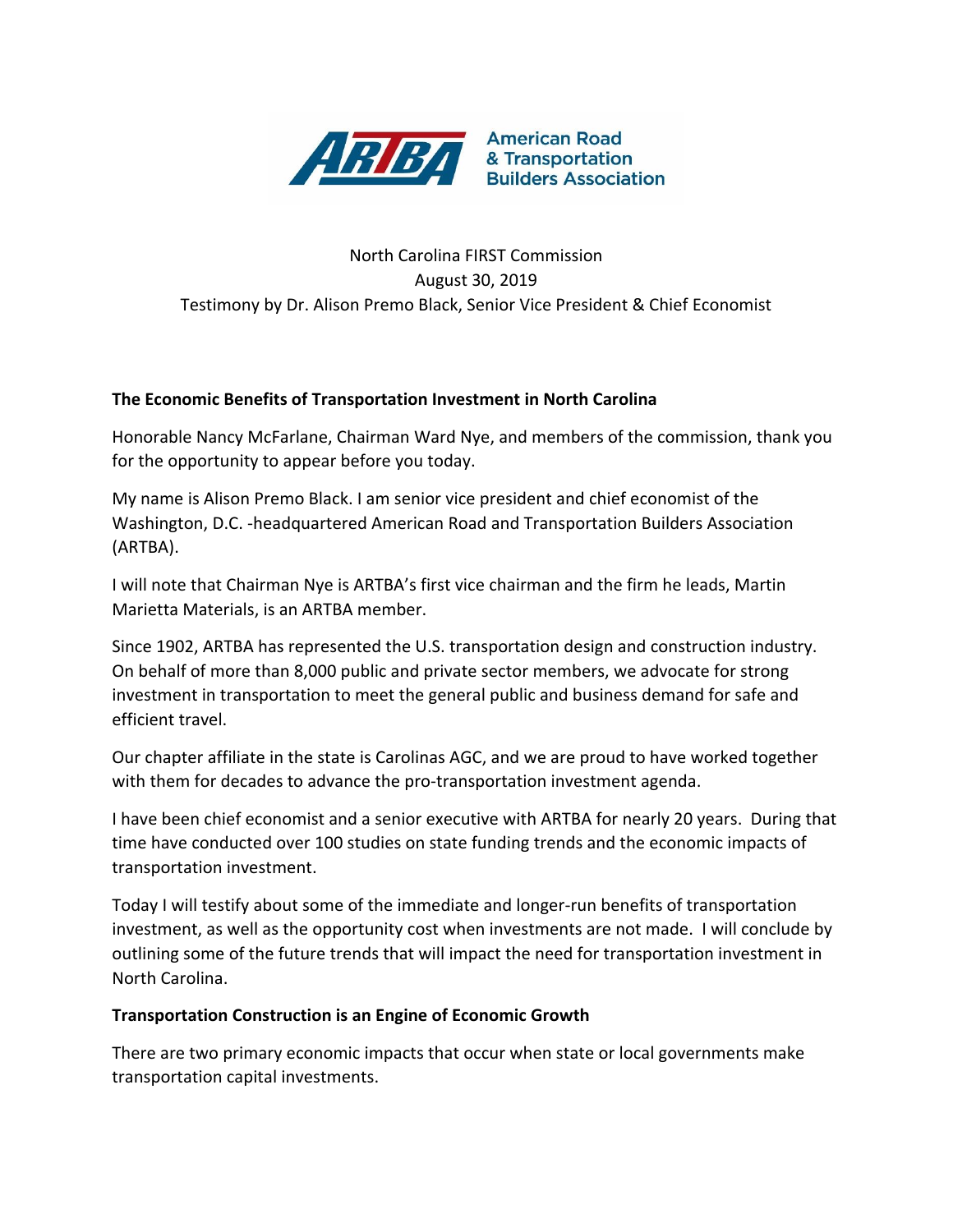The first is the immediate increase in jobs and economic output from the construction activity.

Based on data from the U.S. Bureau of Economic Analysis, every dollar of transportation capital investment in North Carolina produces at least \$2.04 in increased output and business activity across all sectors of the economy—not just construction.

How does this ripple effect work? Highway, street and bridge contractors purchase inputs such as materials—from North Carolina businesses, in addition to other firms outside of the state, as they complete work on projects. These suppliers then purchase items from other firms, creating an indirect effect.

The employees of the construction firms and supplier industries spend their earnings by purchasing clothing, food and other goods and services, thereby creating induced demand in other sectors of the state economy. As jobs are created or sustained, employees receive additional income and spend more, and businesses increase sales.

Subsequently, taxes grow due to larger payroll and sales volumes, providing the state and local municipalities with additional revenues to reinvest in North Carolina.

Our analysis estimates that public and private sector transportation capital outlays, construction work and maintenance expenditures in North Carolina will reach \$7.4 billion in 2019.

This investment, in turn, helps generate \$15 billion in total economic activity for North Carolina businesses. Transportation construction and maintenance activity contributes \$8 billion to the state's gross domestic product (GDP), accounting for 1.4 percent of total state GDP.

Over 110,000 jobs are supported by just this transportation construction and maintenance activity. In addition, there are over 2 million North Carolina jobs in industries like agriculture, manufacturing, tourism, retail and other sectors that are extremely dependent on the transportation network.

But this just measures the effects of the construction activity. The second economic impact is in the longer run. Increased transportation investment means that North Carolina drivers would spend less time stuck in traffic and save on operating costs as mobility and road conditions improve. Less congestion will help lower emissions and improve air quality.

Increased business productivity would lead to stronger economic growth. Safety improvements would help save lives and reduce the number and severity of vehicle crashes.

The overall economic benefits of transportation investment to a state's economic activity are well documented in the economics literature. There are numerous studies that have found a positive correlation between transportation infrastructure investment and economic development. Although the exact impact of the investment has varied among studies, the fact that there is a positive relationship is widely accepted.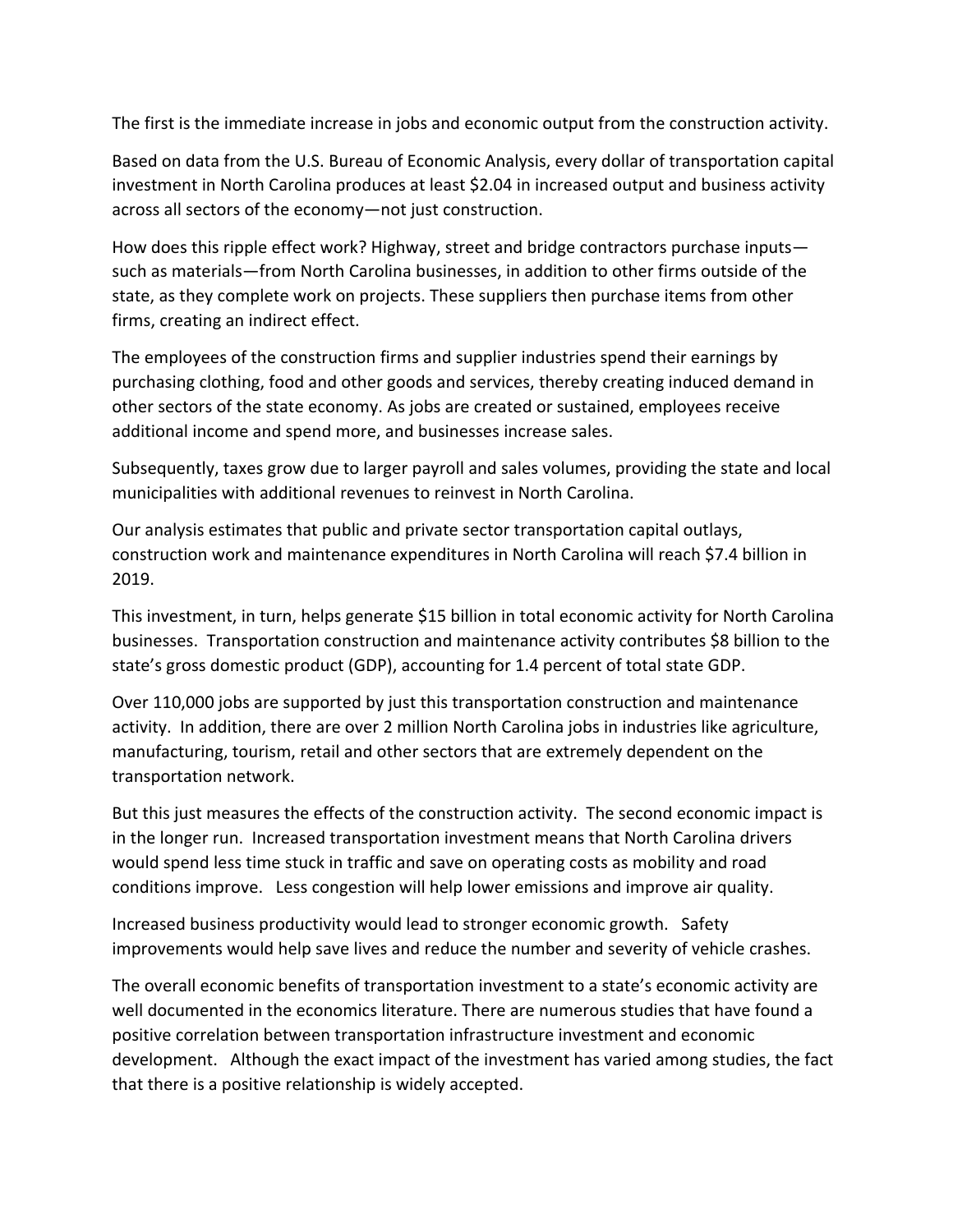A conservative estimate finds that this long-run return on transportation investments is between \$4 and \$5 dollars for every \$1 invested and could be even higher for individual projects. $^1$ 

A recent study by the U.S. Treasury Department of 40 projects of national and regional significance found that the return on investment for some projects can range as high as \$8 or \$10 in net economic benefits for every \$1 invested.<sup>2</sup>

Transportation investment, mobility and a high-quality infrastructure are also important factors when businesses are making their own location and capital investment decisions.

U.S. businesses spent \$1.6 trillion on logistics costs in 2018, according to the 30<sup>th</sup> Annual State of Logistics Report, released by the Council of Supply Chain Management Professionals.

Many areas across the country are making strategic transportation investments to attract new business. In the last six years, 31 states, including North Carolina, have increased or adjusted their state motor fuel tax rate, in addition to raising other user fees.

There is also an opportunity cost if North Carolina fails to make adequate transportation investments to address growing demand.

In our analysis, compared two different funding scenarios for state highway investment in North Carolina to illustrate this point, using models created by the Federal Highway Administration (FHWA). The difference between the results illustrate how not investing enough in the transportation system creates additional costs that are paid by the users of the system.

In the first scenario, North Carolina continues to invest an average of \$1.5 billion per year for major highway capital reconstruction and improvements to existing roadways. In the second scenario we modeled the results of an average annual investment level of \$4 billion, which is the estimated amount to make all cost-beneficial improvements to the system, according to the FHWA model. In each case, the model prioritizes projects with the highest economic return.

The results add up—the difference in overall user benefits between the higher investment level and maintaining current spending is \$11 billion over the next 10 years.

In other words, at a higher level of investment, North Carolina drivers would save an additional \$11 billion over the next decade from increased safety benefits, lower operating costs and savings from improved travel times.

 $\overline{\phantom{a}}$ 

 $1$  R. Shapiro and K. Hassett, "Healthy Returns: The Economic Impact of Public Investment in Surface Transportation," 2005, and U.S. Department of Treasury, "Importance of Infrastructure Investment for Spurring Growth" available at <https://www.treasury.gov/connect/blog/Pages/Importance-of-Infrastructure-Investment-for-Spurring-Growth-.aspx>

<sup>2</sup> Report available a[t https://www.treasury.gov/connect/blog/Pages/Importance-of-Infrastructure-Investment-for-Spurring-](https://www.treasury.gov/connect/blog/Pages/Importance-of-Infrastructure-Investment-for-Spurring-Growth-.aspx)[Growth-.aspx](https://www.treasury.gov/connect/blog/Pages/Importance-of-Infrastructure-Investment-for-Spurring-Growth-.aspx) as of August 2019.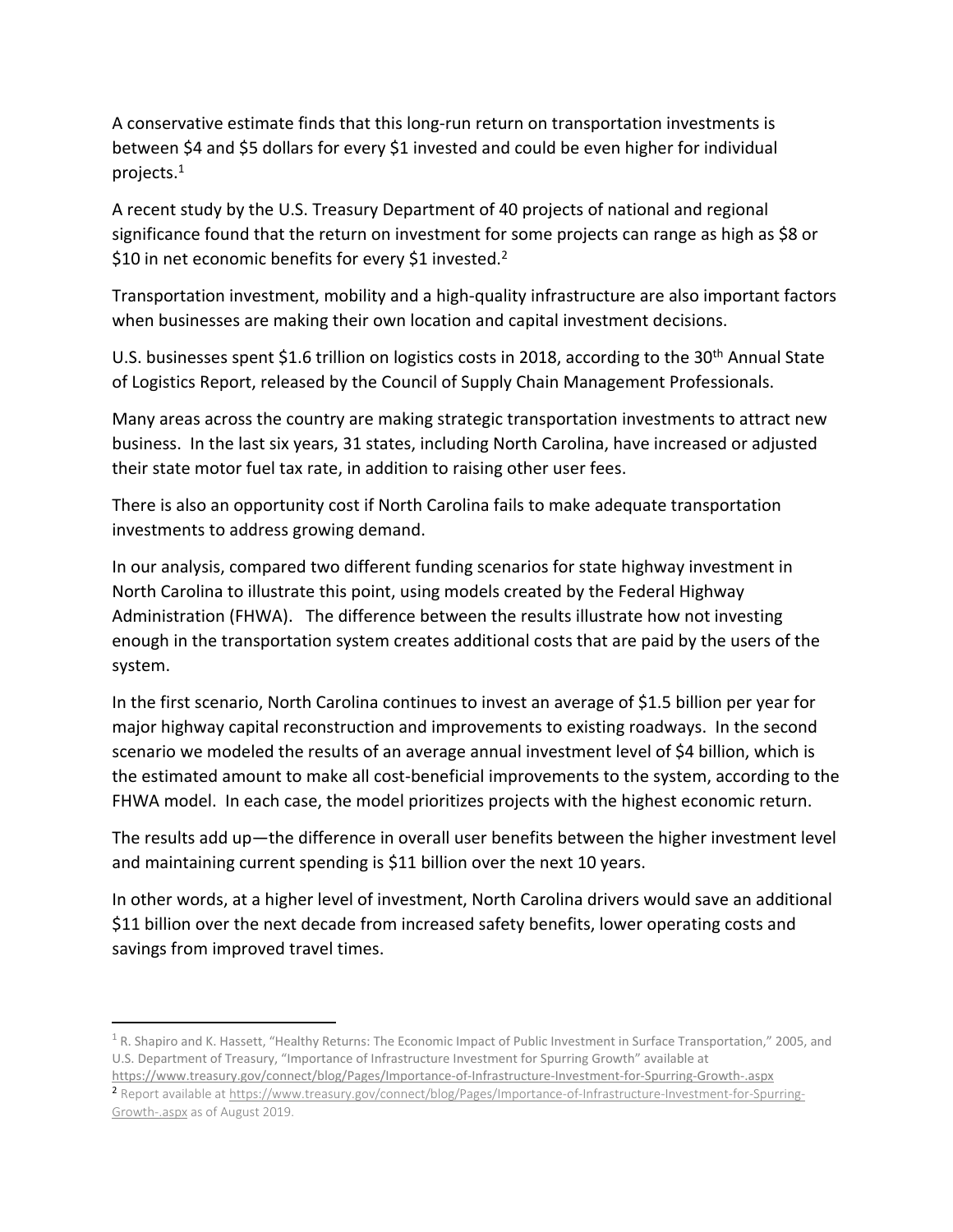If North Carolina does not make these investments, users will forego those benefits and pay more as congestion increases and conditions deteriorate. The cost of doing business will increase and consumers will pay for goods and services.

Under the scenario of a higher investment level, the percent of travel on deficient roads in North Carolina could fall from 20 percent of travel to 5.5 percent. The additional funding would allow over 15,000 miles of roadway to be improved. If North Carolina simply maintained current investment, the percent of travel on deficient roads would increase to 31.3 percent over the next ten years, as fewer projects were completed and improvements were made to just over 6,200 miles of roadway.

## **Transportation Challenges in North Carolina**

Meanwhile, the cost of delivering projects continues to rise every year. While investments and improvements in technology, operations and project delivery have helped stretch dollars further, the simple fact is that the cost of materials, labor and other inputs continue to increase every year—just as they do for all businesses.

Over the last 30 years, ARTBA estimates that the average cost of highway and bridge construction projects has doubled – a project that would have cost \$100 million in 1990 would require over \$200 million today. The price for some key inputs, like steel and asphalt, have more than tripled in that timeframe.<sup>3</sup>

Average project costs rose 4 percent last year alone, nearly double the rate of general inflation in the U.S. economy, which was 2 percent.

As a growing state, North Carolina faces a growing number of transportation challenges and increased demand for transportation services.

Our analysis of data from the National Bridge Inventory shows nearly 6,250 bridges in North Carolina—one-third of all bridges in the state—need to be repaired or replaced. The estimated cost of making all these repairs is \$1.9 billion. One in ten bridges in the state has been classified as structurally deficient, which means that one of the key elements is was rated in poor or worse condition during the last inspection process.

Over 12 percent of major highways need to be repaired. As the population and economy of North Carolina continue to grow, drivers are spending more time stuck in traffic. The cost of congestion in the four largest urban areas in the state has more than tripled since 2000, according to the Urban Mobility Report from the Texas Transportation Institute. In 2000 the cost of congestion was \$568 million—this has grown to \$1.7 billion in 2017.

 $\overline{a}$ 

<sup>&</sup>lt;sup>3</sup> ARTBA analysis of industry wages, prices and overhead, data from U.S. Bureau of Labor Statistics.